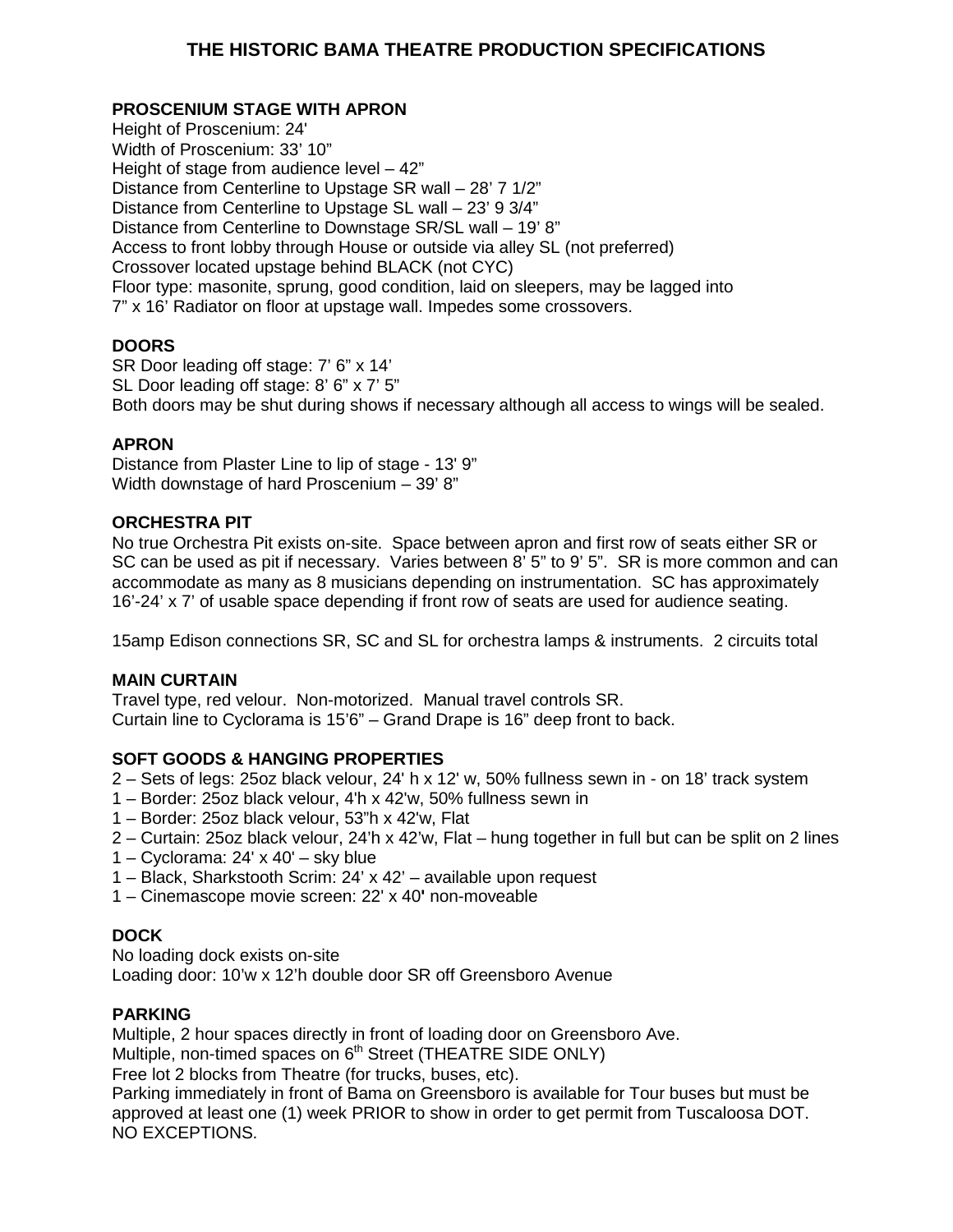## **COMMUNICATION/INTERNET**

Public DSL Internet is accessible nearly everywhere in the building via WiFi connection (802.11b/g/n). SSID: *BamaTheatre\_Public*

Landline calls may be made in Arts Council office upon request Fax is available on-site in Arts Council office

### **DRESSING ROOMS**

8 (mirrors and hanging racks in every dressing room)

|    | <b>Carpeted</b> | <b>Sink</b> | <b>Toilet</b> |        | Shower Accommodates Location |           | <b>Floor</b>   |
|----|-----------------|-------------|---------------|--------|------------------------------|-----------|----------------|
| #1 | Yes             | Yes         | Yes           | Common | $1 - 2$                      | <b>SR</b> |                |
| #2 | No              | No          | No            | Common | $10 - 20$                    | <b>SR</b> |                |
| #3 | No              | No          | No            | Common | $10 - 20$                    | <b>SR</b> |                |
| #4 | No              |             |               |        |                              | SL        | 2              |
| #5 | No              |             |               |        |                              | SL        | 2              |
| #6 | <b>No</b>       |             |               |        |                              | SL        | $\overline{2}$ |
| #7 | No              |             |               |        |                              | SL        | 3              |
| #8 | No              |             |               |        |                              | SL        | 3              |

Restrooms: 2 located stage right Shower: 1 located stage right Hot Water in Dressing Rooms: Stage right single Greenroom: Yes, stage right No Laundry capabilities exist on site.

## **SOUND SYSTEM**

Please see "In-House Audio/Video System" PDF file on BamaTheatre.org

## **LIGHTING SYSTEM**

Please see "House Lighting Information & Plot" PDF file on BamaTheatre.org

## **HOUSE LIGHTING SYSTEM**

16 scene control with main control at Balcony rail but can be moved to downstairs mix position 8 scene control in light booth

3 scene control via remote box in balcony landing (On/Half/Off)

2 scene control backstage (On/Off)

2 scene control in breaker closet (off house left) (On/Off)

#### **INTERCOM**

Clear-com, 2-channel system, 12 headsets and remote stations, 2 phones

SR Proscenium (wall mounted) SL Proscenium (wall mounted) Pin Rain (remote box) Balcony Rail (base station with phone, 3 remote units) Projection Booth (2 remote units) Back of House (Downstairs – phone – wall mounted)

No program or paging to any dressing rooms